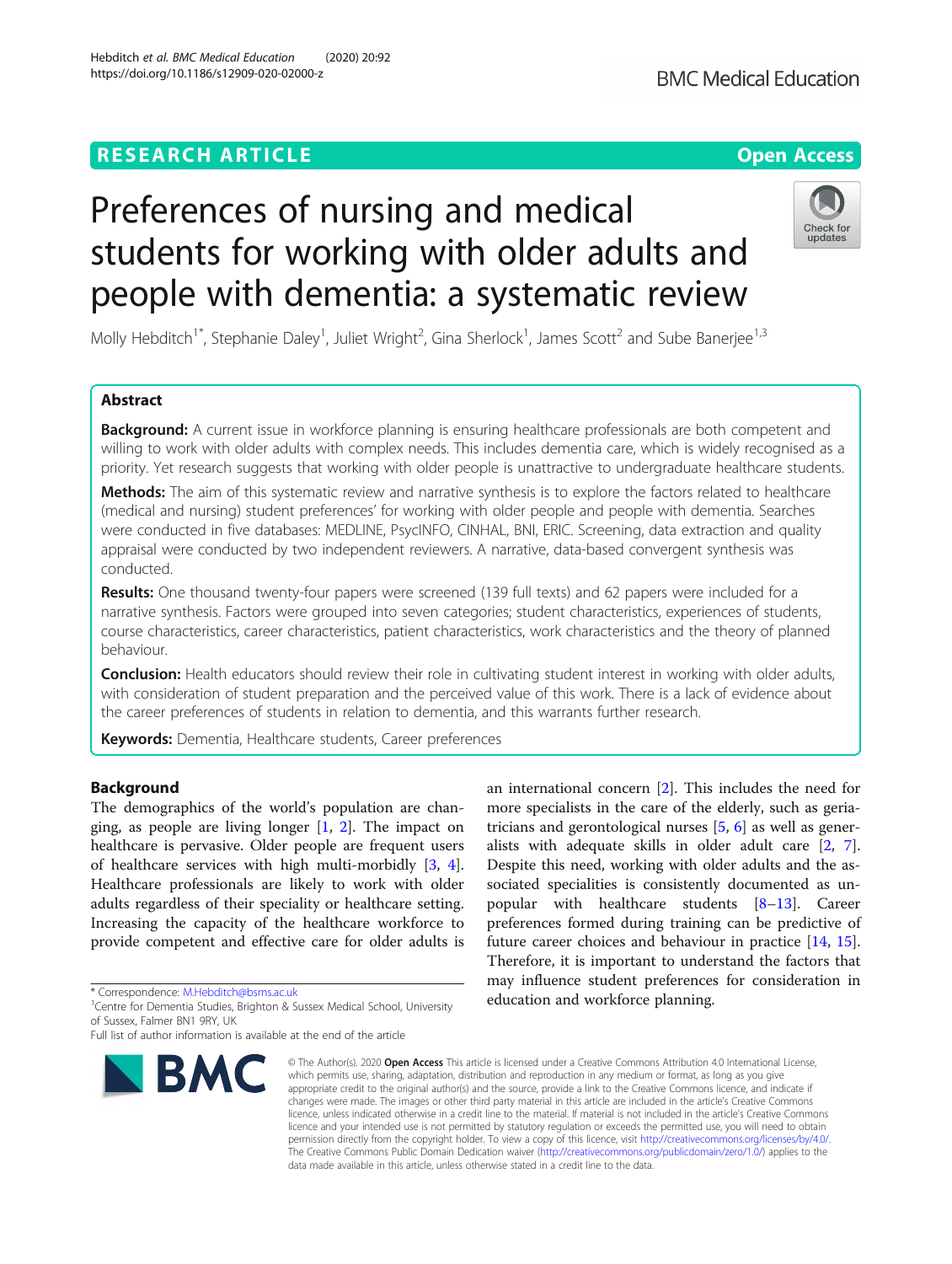Previous systematic reviews have explored the factors associated with a low preference of working with older adults in nursing students [[16](#page-8-0)–[18\]](#page-8-0) and geriatrics in medical students [\[19\]](#page-8-0). However, no reviews have included papers of both nursing and medical students allowing direct comparisons to be made. Also, previous reviews have only included preferences for either geriatrics or long-term care settings and excluded studies of educational interventions. Finally, none have included preferences for working with people with dementia where education and care practices are internationally recognised as suboptimal [\[20](#page-8-0)–[22\]](#page-8-0). This review therefore sought to explore comprehensively the potential factors related to preferences of healthcare students in relation to working with older people and people with dementia using broad criteria for these preferences, comprising any specialities, settings or patient populations related to older people.

# Method

A protocol was written adhering to PRISMA-P guidelines [[23\]](#page-8-0) and registered on The International Prospective Register of Systematic Reviews-CRD42018104647 [\[24](#page-8-0)].

#### Eligibility criteria

A summary of the eligibilty criteria is presented in Table 1.

#### Population

The population of interest included medical and nursing students and excluded all other healthcare disciplines. Studies that involved an additional student group were excluded unless findings were separately identified for medical and/or nursing students.

# Construct of interest

The construct of interest was student preferences for working with older adults or people with dementia. Due to variability in terms, this included measures of 'intent to work', 'career choices' or in medical students 'speciality choice or interest'. There was no restriction on the type of measures of career preferences. Qualitative explorations of preferences were included. The types of preference measured required direct relevance to older adults or dementia. This included preferences measured in relation to patient populations, specialities and settings associated with older adults or dementia.

# Types of studies

All empirical articles were included, including quantitative, qualitative and mixed-method studies and theses. Conference reports or opinion pieces were excluded. Studies must have been published in English. Only studies published from 1995 onwards were included. Studies explored career preferences with associated factors or educational interventions. If a study only explored the relationship between an intervention and career preferences, a comparison group was required for inclusion.

# Information sources

The initial search was conducted on the 20th September 2018 on the following databases: MEDLINE, PsycINFO, CINHAL, BNI, ERIC and google scholar. To identify further possible relevant articles, the references of included articles and relevant systematic reviews were searched.

# Search strategy

Initial search terms were formed during scoping exercises. A specialist librarian was consulted to inform the final search strategy. Key terms included: ((preference adj3 work\*)" "career preference" or "career choice" or "intent\* to work" or speciali\*ation or "career intent\*" or "special\*ty choice" or "special\*ty interest") AND ("older adult\*" or "older people" or elder\* or dementia or geriatric\* or aged) AND (student\* ad j3 nurs\* or "medical student\*" or "allied health\* student\*" or "health\* student\*). Index terms (e.g MeSH) were also used alongside these key terms. An example search is included in Additional file [1](#page-8-0).

# Study selection

Identified references were added to EndNote (version X7). After duplicates were removed, articles were screened against eligibility criteria independently by two reviewers (MH & JS) by title and abstract, and then by full text. If there was disagreement, a third reviewer was consulted (SD).

# Data extraction and analysis

An extraction template was developed and piloted by the reviewing team (MH, JS, GS, SD) and can be seen in Additional file [2](#page-8-0). Only relevant data to preferences was extracted and only data related to nursing or medical students. Statistical probability set at  $< 0.05$ , or else recorded as non-significant. For qualitative studies: only

# Table 1 Summary of Eligibility Criteria

# Inclusion

- 1. Career preferences AND
- 2. Older adults OR dementia, AND
- 3. Medical OR Nursing students

Topics:

- Factors associated with career preferences OR
- Career preferences as an outcome of an educational intervention

# Exclude

- Postgraduate training or registered healthcare professionals (up to specialist training for medical)
- Career preferences not related to either older adults in general or dementia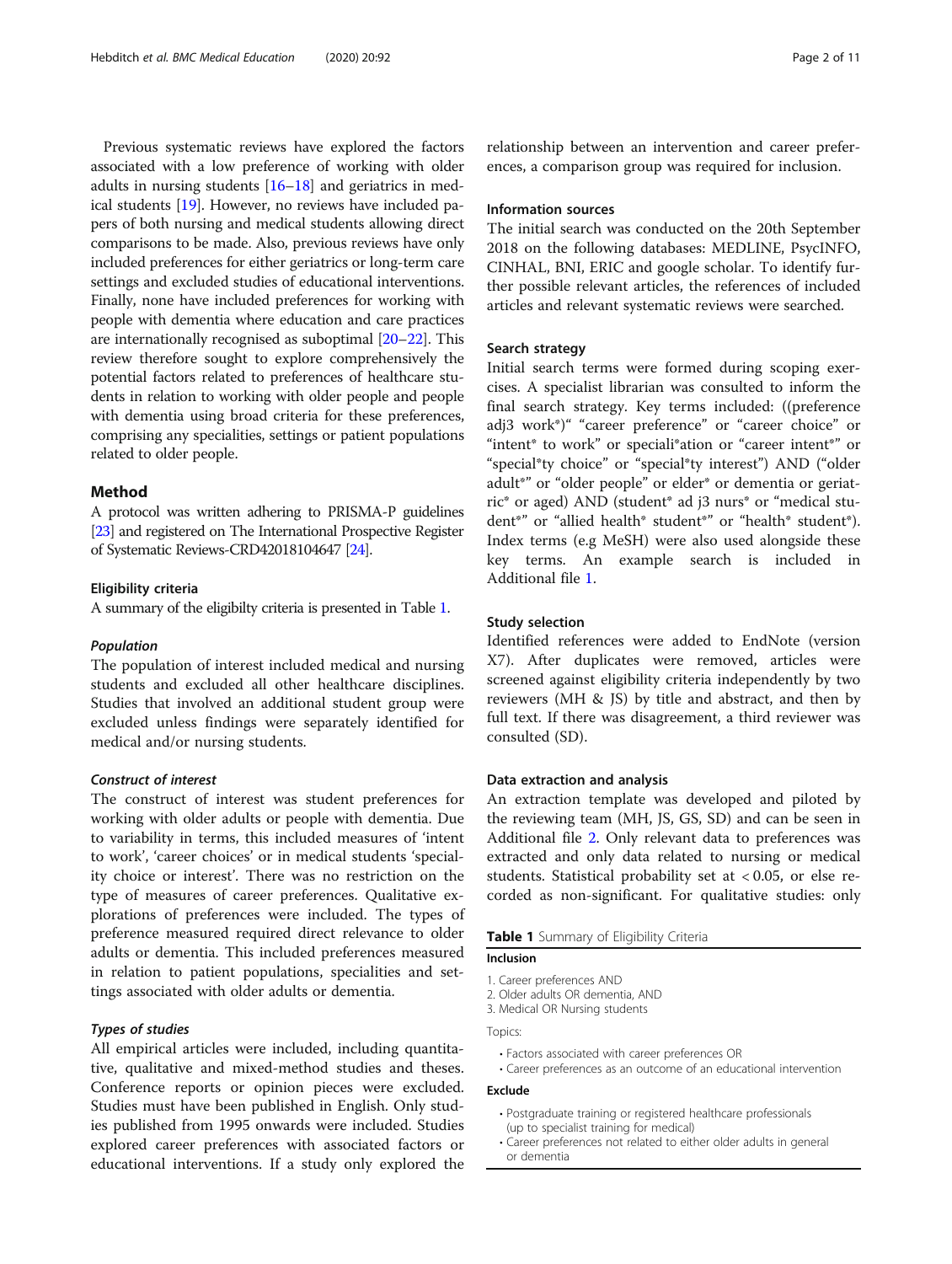major themes (with clear description/quotes), clearly related to preferences, were included as factors.

Papers were extracted independently by two reviewers; MH and either GS and JS, with disagreements resolved by SD. Papers that presented results from the same study were consolidated, to avoid conflation of results.

# Quality assessment

Risk of bias was explored using the Mixed Methods Appraisal Tool (MMAT) scale [\[25](#page-8-0)], as it takes particular consideration of mixed-method studies [[26\]](#page-9-0). Each paper was rated during extraction by two independent reviewers. Papers were not excluded based on MMAT scores due to the exploratory nature of this review. A narrative description of the overall quality is presented with MMAT scores.

#### Synthesis

A narrative synthesis approach [\[27](#page-9-0)] was used as it allows integration of qualitative, quantitative and mixedmethod studies and a quantitative meta-synthesis would not be possible due to the variability of definitions and measurements for career preferences. The use of mixedmethod studies means that a data-based convergent synthesis was used [\[26](#page-9-0)]. Factors were identified by researchers inductively, using the most consistently used terms by the authors of papers where possible. The labelling of factors for both quantitative variables and qualitative themes were considered with the team to assess fit.

# Results

# Study selection

Figure 1 below outlines the number excluded at each stage.

Sixty-six papers were included for data extraction. Four studies were excluded during extraction because they did not meet the inclusion criteria. This comprised 56 unique studies (62 papers) after considering the multiple publication of data. An overview of each study is presented in Additional file [3.](#page-8-0)

# Studies characteristics

The majority of studies were cross-sectional in design  $(n = 30)$ . There were nine quasi-experimental studies, seven qualitative, seven longitudinal studies and three mixed-method designs.

The highest number of studies was from the USA  $(n = 14)$  followed by Australia  $(n = 6)$ , Canada  $(n = 5)$ , UK ( $n = 5$ ) and Israel and China ( $n = 3$ ). There were two papers each from Hong Kong, Turkey, Taiwan, Sweden, Saudi Arabia, and one from Finland, Ireland, Jordon, New Zealand, Norway, Malaysia, Philippines, Singapore



and Sri-Lanka. One paper compared results from Australia and China.

Thirty-eight studies investigated the preferences of nursing students, 17 of medical students, with only a single study exploring both.

# Career preference definitions

Retrieved records  $n = 1.024$ 

Of the 18 studies that explored preferences of medical students, 16 investigated interest, willingness or likelihood of pursuing geriatrics, one explored preferences for working with older people and a single study looked at preferences towards working with people with dementia.

**Duplicates** Excluded  $n = 170$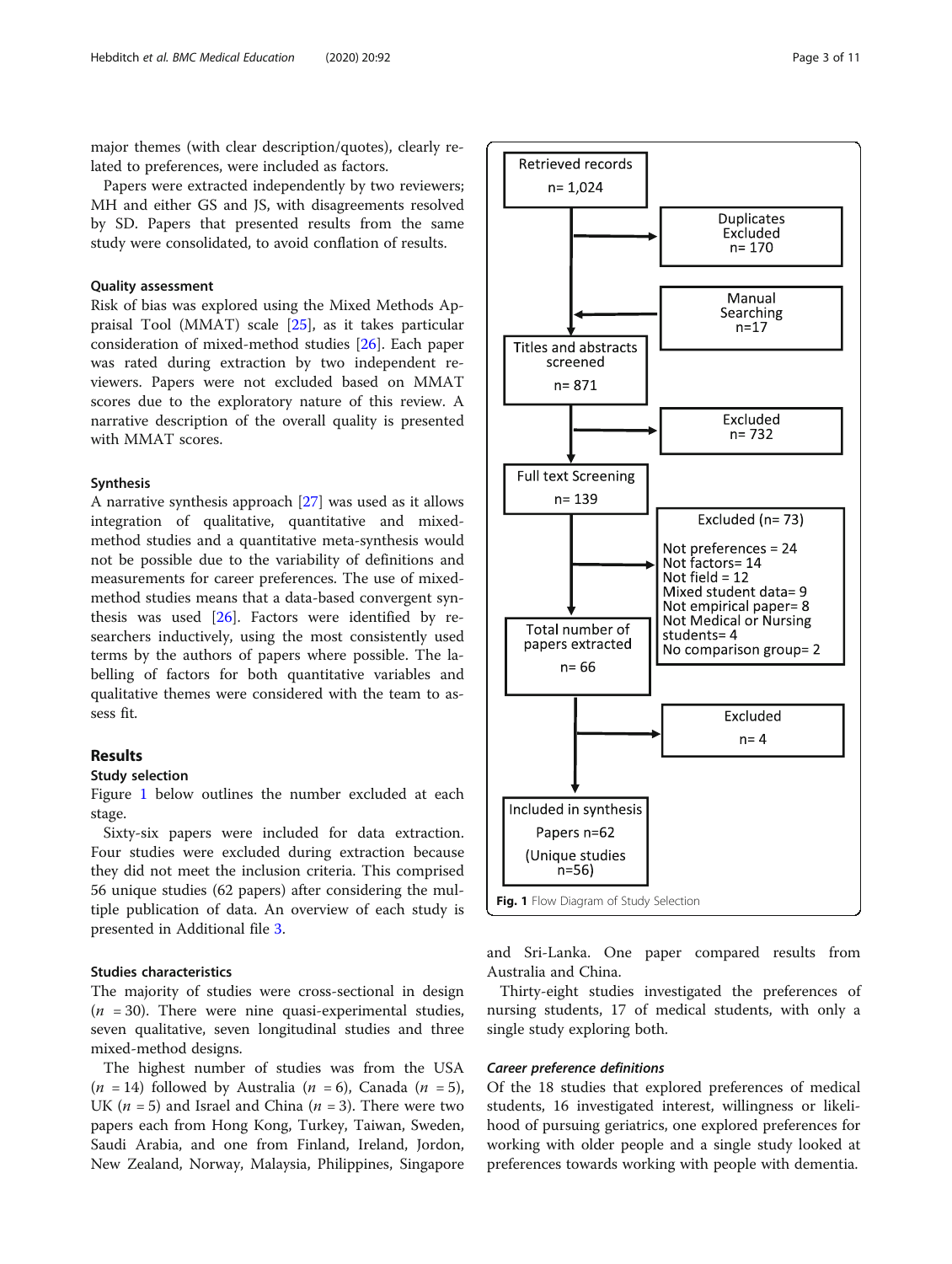The type of career preferences explored for nursing students was varied and was often inconsistent within studies. Only one study investigated the intention to work in dementia care [[28\]](#page-9-0). The majority of studies looked at preferences for working with older people.

#### Measurements of career preferences

The most common type of quantitative measure of preferences was a single item ( $n = 23$ ). Eleven studies used a variation of a ranking scale, with the most common based on the work of Stevens and Crouch [[29](#page-9-0)]. Unique scales were described in 14 studies, including one measure of dementia preference [[28](#page-9-0)].

In the seven qualitative studies, methods of investigating preferences included focus groups  $(n = 4)$ , individual interviews ( $n = 2$ ) and a semi-structured questionnaire  $(n = 1)$ . Other qualitative methods used included reflective essays and open text questions.

# Research quality

Research quality was variable. Out of a possible score of five on the MMAT, 6 studies scored two, 21 scored three, 22 scored four and 7 scored five. Individual scores are presented in Additional file [3.](#page-8-0) Consistent issues included the use of non-standardised measures and poor construct definition. Additionally, where educational interventions were evaluated, these often lacked control groups or did not allow for confounding variables. Finally, longitudinal studies had constantly low follow up rates  $\left( < 60\% \text{ for follow up} \right)$ .

# Narrative synthesis

A summary of synthesised factors associated with preferences for working with older people or people with dementia can be seen in Additional file [4.](#page-8-0) Factors are represented by either quantitative variables or qualitative themes. These factors were grouped into seven categories, which are discussed as follows:

- 1. Student characteristics
- 2. Experiences of students
- 3. Course characteristics
- 4. Career characteristics
- 5. Patient characteristics
- 6. Work characteristics
- 7. Theory of planned behaviour

# Student characteristics

# **Demographics**

There was support for a positive association of preference with female gender  $[9, 30-34]$  $[9, 30-34]$  $[9, 30-34]$  $[9, 30-34]$  $[9, 30-34]$  $[9, 30-34]$ . The relationship with age was limited and inconsistent; a greater preference in younger nursing students was found for working with older people [\[35,](#page-9-0) [36](#page-9-0)], but older students for working with people with dementia [\[28](#page-9-0)]. However, the majority found no relationship. Ethnicity or nationality was not commonly reported, but some associations were found [\[13](#page-8-0), [31](#page-9-0), [34,](#page-9-0) [37](#page-9-0)–[39\]](#page-9-0). Religion was only explored in nursing students and the literature is inconsistent: three studies show a relationship [[14](#page-8-0), [39,](#page-9-0) [40](#page-9-0)], whilst two do not [[41](#page-9-0), [42](#page-9-0)].

# Year of training

The research indicates that preferences are associated with earlier years in training in medical students [[9,](#page-8-0) [43](#page-9-0)] and in nursing students [\[11](#page-8-0), [36,](#page-9-0) [37](#page-9-0), [44,](#page-9-0) [45](#page-9-0)]. However, this is made less clear by two contradictory studies in nursing students [[10,](#page-8-0) [31\]](#page-9-0).

# Family characteristics

Preferences were associated with nursing students with parents with a positive attitude to older people, those who are not only children [[46](#page-9-0)] and having a close relationship with an older adult [[41,](#page-9-0) [46](#page-9-0)]. In medical students, no association with close relationships was found [[13](#page-8-0), [47](#page-9-0)] but those with higher intentions to work with older people reported a positive influence of friend or family member [[32](#page-9-0)]. Qualitatively, one study in the USA suggested that students describe relationships with elders and perspectives on the role of the family in caring differently, depending on their preference for geriatrics [[48](#page-9-0)].

#### Knowledge

In the quantitative literature, there was limited support for an association with knowledge. Only two nursing studies found a positive association [[36,](#page-9-0) [49](#page-9-0)] while four did not [\[37,](#page-9-0) [39,](#page-9-0) [50](#page-9-0), [51](#page-9-0)]. Qualitatively, five themes relating to knowledge were identified in nursing students [[10,](#page-8-0) [35](#page-9-0), [39,](#page-9-0) [45](#page-9-0), [52\]](#page-9-0). These represented clinical skills and attributes of the students rather than objective knowledge and suggest that students may feel a personal deficit in their ability to work with older people that influences preferences. In medical students, one qualitative study found that a lack of knowledge about academic careers and experience with older people was the most cited barrier to pursuing geriatrics or an academic geriatric career [\[53](#page-9-0)].

# Attitudes

Aside from the demographic variables, attitudes were the most researched construct in both nursing and medical studies, with strong evidence of a link between positive attitudes towards older people [[28](#page-9-0), [31,](#page-9-0) [35](#page-9-0), [37,](#page-9-0) [39](#page-9-0), [40,](#page-9-0) [42](#page-9-0), [46](#page-9-0), [49](#page-9-0), [51](#page-9-0), [54](#page-9-0)–[59](#page-9-0)] and towards older patients [[13](#page-8-0), [33,](#page-9-0) [40](#page-9-0), [41](#page-9-0), [47](#page-9-0), [60](#page-9-0), [61](#page-9-0)].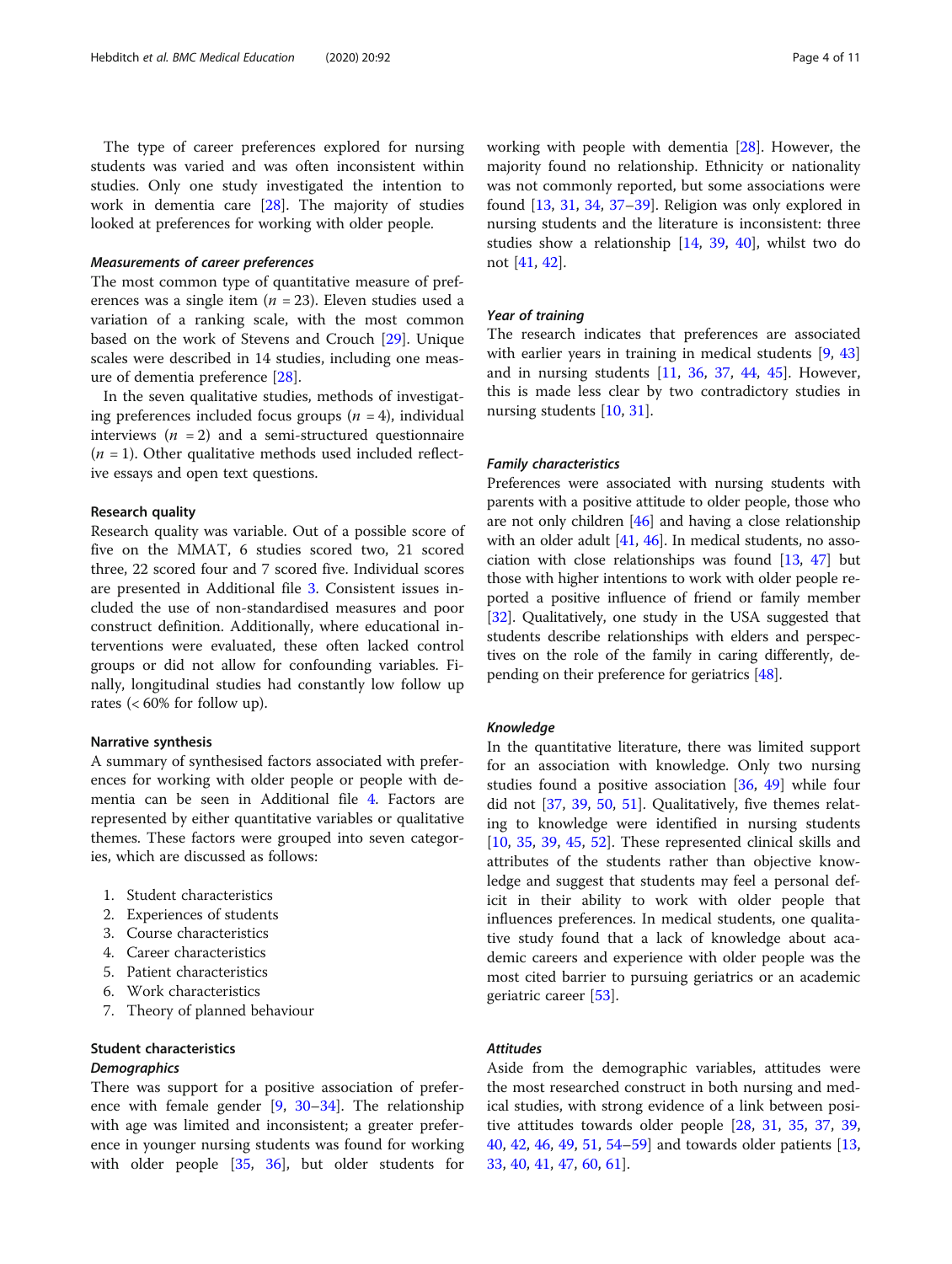# Course characteristics

There was no support in the quantitative literature for a relationship between various course characteristics and preferences such as type of geriatric course content [[31](#page-9-0), [62,](#page-9-0) [63\]](#page-9-0), location [\[41\]](#page-9-0) and types of course [\[13](#page-8-0), [31,](#page-9-0) [49](#page-9-0)]. The only supporting factor was the type of nursing course; public vs private universities [[31](#page-9-0)] and college or diploma vs university [[42\]](#page-9-0).

# Experiences of students

# General experiences

In general, positive and negative experiences with older people, regardless of setting, were considered influential and regarded as a central theme for nursing [\[39,](#page-9-0) [58,](#page-9-0) [64](#page-9-0), [65](#page-9-0)] and medical students [\[48,](#page-9-0) [53\]](#page-9-0).

### Previous experience

Experiences with older people before training in both medical and nursing students were explored repeatedly as a variable. There was only a single study of medical students that found an association  $[63]$  $[63]$ , the majority did not [[9,](#page-8-0) [13](#page-8-0), [33,](#page-9-0) [47](#page-9-0), [61\]](#page-9-0). For nursing students, evidence of an association is stronger. A significant relationship was demonstrated for previous experience [\[42,](#page-9-0) [46,](#page-9-0) [49](#page-9-0), [64](#page-9-0)], paid work [[30,](#page-9-0) [37,](#page-9-0) [58](#page-9-0)] and volunteering experience [\[41](#page-9-0)]. This was also supported qualitatively [[52\]](#page-9-0). Yet equally, some studies found no association [\[31](#page-9-0), [35](#page-9-0), [62](#page-9-0), [66\]](#page-9-0). Three studies suggested that the amount of experience is a factor [[11,](#page-8-0) [30](#page-9-0), [41](#page-9-0)].

# Clinical placements

A relationship was found between positively rated placements and preferences in nursing [[46,](#page-9-0) [67\]](#page-9-0), and medical students [[32](#page-9-0)]. In addition, there was a relationship between medical students who perceived that placements affected their preference choices, and their actual preferences [\[9](#page-8-0)]. Qualitative nursing studies have identified clinical placements as influencing preferences both positively and negatively [\[10](#page-8-0), [64,](#page-9-0) [68,](#page-9-0) [69](#page-9-0)]. Quantitatively, a number of aspects of placements in nursing were associated including the pedagogical atmosphere, quality of supervisory relationship [\[66](#page-9-0)], the usefulness of feedback, supportiveness of nurse mentors and of care workers [[67\]](#page-9-0), and setting of placement, for example, care home versus general ward [\[31](#page-9-0)]. The role of mentors in placement was also supported qualitatively [[52\]](#page-9-0).

# Educational interventions

In this systematic review, interventions were classed as an educational programme if they were purposely evaluated with a comparison group. There was some evidence that positive preferences were associated with taking part in these tailored programmes for medical [\[34,](#page-9-0) [59](#page-9-0), [61,](#page-9-0) [70\]](#page-9-0) and nursing students [\[40](#page-9-0), [71](#page-9-0), [72](#page-9-0)]. One study described how a longitudinal clerkship in dementia positively influenced medical students considering preferences related to dementia [\[70\]](#page-9-0).

# Career characteristics Professional development

This was a pertinent factor for nurses. Qualitatively it was suggested that student nurses viewed the potential for development in careers with older people negatively [[11\]](#page-8-0) and as having limited opportunities for progression [[68\]](#page-9-0). Students reportedly sought new and different experiences post-qualification [[45\]](#page-9-0) and viewed older peoples' services as an area to work later in their careers [\[68](#page-9-0), [73](#page-9-0)]. Students with higher preference also rated that the potential opportunity to pursue a Clinical Nurse Specialist role (within older people's settings) would be an influencing factor in their career decisions [[42](#page-9-0)]. No support was found for medical students relating to concerns for professional development; in fact, one study noted that medical students mentioned the increased demand for geriatric care as a positive aspect of the career [[53\]](#page-9-0).

# Financial and prestige considerations

Perceived limited financial rewards and professional status was found to affect preferences negatively, evidenced in quantitative variables  $[9, 67]$  $[9, 67]$  $[9, 67]$  and qualitative themes [[28,](#page-9-0) [35,](#page-9-0) [53,](#page-9-0) [68,](#page-9-0) [74\]](#page-10-0). For example, being a geriatrician was seen as less glamorous [[74\]](#page-10-0) or 'sexy' [[9\]](#page-8-0) by medical students and nursing students perceived working with older people as having less professional status, with lower pay and respect [[68\]](#page-9-0).

# Lifestyle considerations

One study investigated how lifestyle considerations may affect preferences for geriatric medicine; they found a non-significant association for general lifestyle considerations but found medical students who reported length of training as not being a barrier held higher preferences [[9\]](#page-8-0). Another study found preferences for geriatric medicine higher in those who rated opportunities to travel as important when considering their career [[34\]](#page-9-0).

# Patient characteristics Age of patient

Unsurprisingly there was an association found with preferences for working in fields related to older patients and; students wishing to work with older people [[9,](#page-8-0) [67](#page-9-0)] and; students who did not feel that working with younger patients were more satisfying [[9\]](#page-8-0).

# Communication difficulties

Difficulties communicating with patients was distinguished as a theme in qualitative studies of nurses [\[58,](#page-9-0) [73\]](#page-9-0). This was also found in medical students; one theme highlighted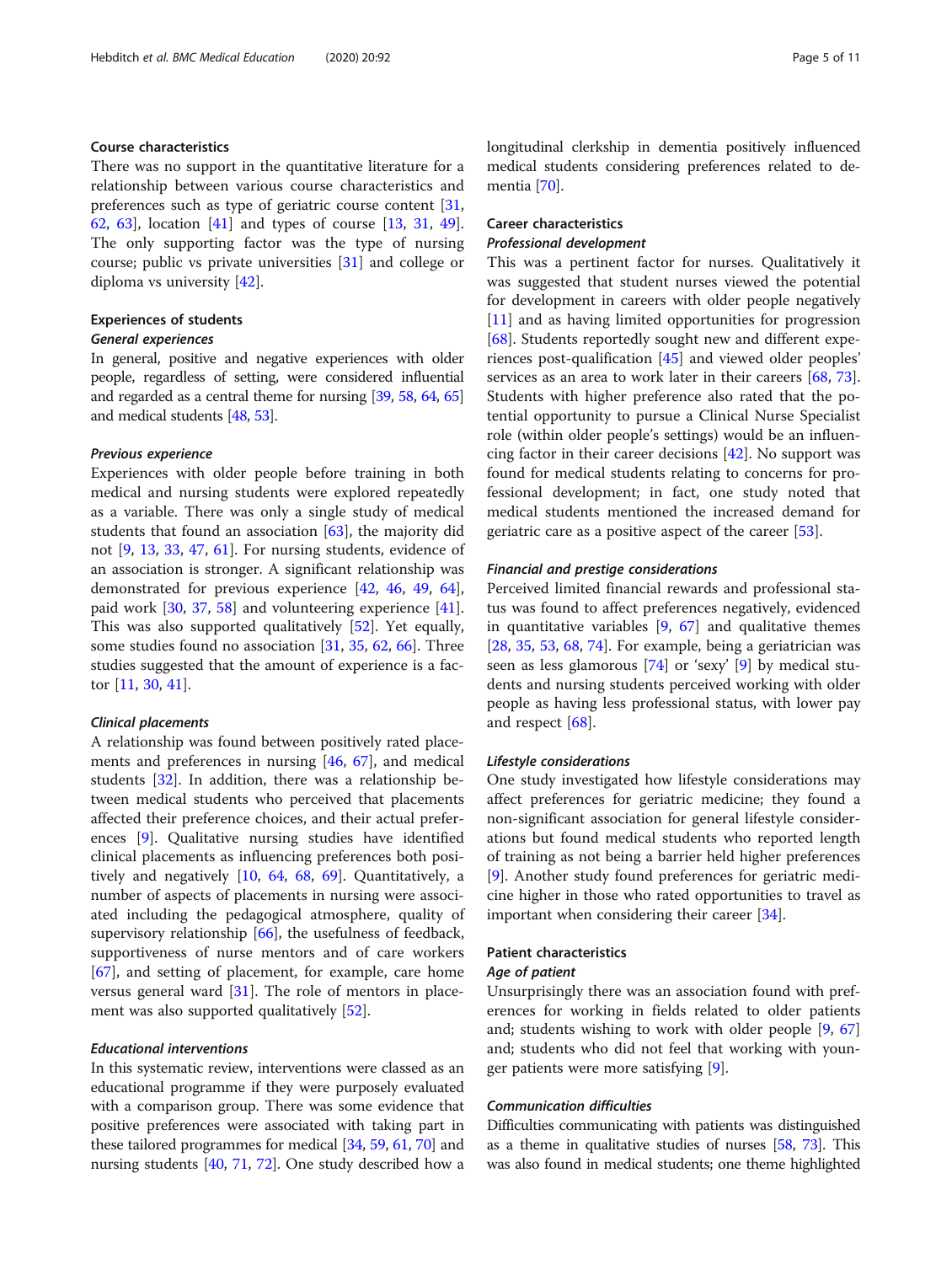that some students reported that taking a medical history from older adults as being challenging [\[74](#page-10-0)]. Communication with patients with dementia was found as a central factor in a study exploring barriers to working in dementia care [\[28\]](#page-9-0).

# Nature of patients' illness

The nature of patients' illness, specifically chronicity and progression, was a recurring theme for nursing [\[39](#page-9-0), [45,](#page-9-0) [75](#page-10-0)] and medical students [\[48,](#page-9-0) [53](#page-9-0), [74,](#page-10-0) [76](#page-10-0)]. Nursing students cited patients' lack of clinical recovery [\[45\]](#page-9-0) and feeling of hopelessness in care [[39,](#page-9-0) [75](#page-10-0)] as deterrents. For medical students, one study found working with older people was not popular because of the complexity of care, nature of health conditions, such as progression and that this was depressing [\[53](#page-9-0)]. This was also explored quantitatively in medical students; lower preferences were found in students who stated they would rather not work with chronically ill patients or perceived chronicity of patients as a barrier to pursuing geriatrics [\[9](#page-8-0)]. One study found that medical students described how older patients were often responsible for their health problems, and therefore treating them was less rewarding [[48\]](#page-9-0).

# Disposition of patient and family

Two studies found student nurses described negative stereotypes of older adults when describing their lack of preference [[11](#page-8-0), [45\]](#page-9-0). One study found that student nurses cited conflicting views about working with older patients, including enjoying working with older people because they were independent, easy to communicate with and generally amenable, whereas other students reported that they didn't want to work with older people because they were difficult and would complain [[39](#page-9-0)]. Another theme from this study also found those that indicated they would prefer to work with the elderly demonstrated empathy with and understanding of the difficulties of ageing [[39](#page-9-0)]. A unique issue within intentions to work with people with dementia was safety, as patients were described as potentially violent [[28](#page-9-0)]. Medical findings indicated that students felt that older people may have unrealistic expectations for treatment outcomes [\[74\]](#page-10-0) and may be frustrating to work with due to non-compliance [\[48\]](#page-9-0). Difficult family dynamics were explored as a factor for medical students but were not found to be associated [[9](#page-8-0)].

# Work characteristics

# 'Boring and unchallenging'

This theme appears as a distinct factor in both medical and nursing students. Perception of clinical work with older people was discussed as boring and lacking challenge by nursing students [[35](#page-9-0), [45,](#page-9-0) [52,](#page-9-0) [58,](#page-9-0) [73,](#page-9-0) [75](#page-10-0), [77](#page-10-0)] and medical students [[48,](#page-9-0) [74](#page-10-0)]. In nursing, those who rated gerontological nursing as having diversity (in clinical practice) had a higher preference [\[42](#page-9-0)] and low preferences were related to a perception of exposure to limited variation in illness and experiences [[28,](#page-9-0) [45\]](#page-9-0).

# **Complexity**

In medical students, one study identified the complexity of managing multiple problems in older people, with most seeing this as a negative aspect of the role, whereas others believed that it could bring opportunities for innovation [[74](#page-10-0)]. Ethical issues [\[74\]](#page-10-0) and the requirement to have a large generalist knowledge base [[76](#page-10-0)] were also identified as difficulties. In terms of quantitative variables, one study found that the complexity of patients was not associated with preferences but students who agreed that a lack of comfort with ambiguity was a barrier to pursuing geriatrics, also held lower preferences [[9](#page-8-0)].

# Emotional nature of work

In nursing students, the work was described as emotionally challenging due to the nature of conditions [\[78](#page-10-0)]. This was also regarded as a central barrier to dementia care [[28\]](#page-9-0). For medical students, caring for older people was seen as being emotionally draining and having an impact on psychological wellbeing, yet some felt that managing end of life care could be rewarding [[74](#page-10-0)]. Nursing students cited fears, discomfort, and distress with death and ageing both in relation to witnessing patients dying and in confronting their own fears about death [[45,](#page-9-0) [58](#page-9-0)]. One quantitative study found less anxiety with ageing being associated with higher preference in nursing students [\[46](#page-9-0)]. However, this was contrasted in one study of medical students; those more interested in geriatrics were more likely to discuss the fear of death or elderly, whereas those less interested described more emotional impact from other conditions; the authors suggested students may be drawn to the area they most fear [\[48\]](#page-9-0).

#### Control and autonomy

This was a unique factor for nurses. Students described how they felt they had autonomy in the workplace, but feared this, due to a lack of appropriate organisational support [\[52,](#page-9-0) [68](#page-9-0)] and had responsibility yet did not have the agency to act and influence practice [\[52](#page-9-0), [68\]](#page-9-0). This independence was also described as a positive attribute by some students [[75](#page-10-0)]. Students were more motivated to work with older people if they could see a way to make a difference in their patients' lives  $[65]$ . One quantitative study found that student nurses with higher preferences also rated nursing professionals as having greater professional powers in elderly care [[42](#page-9-0)].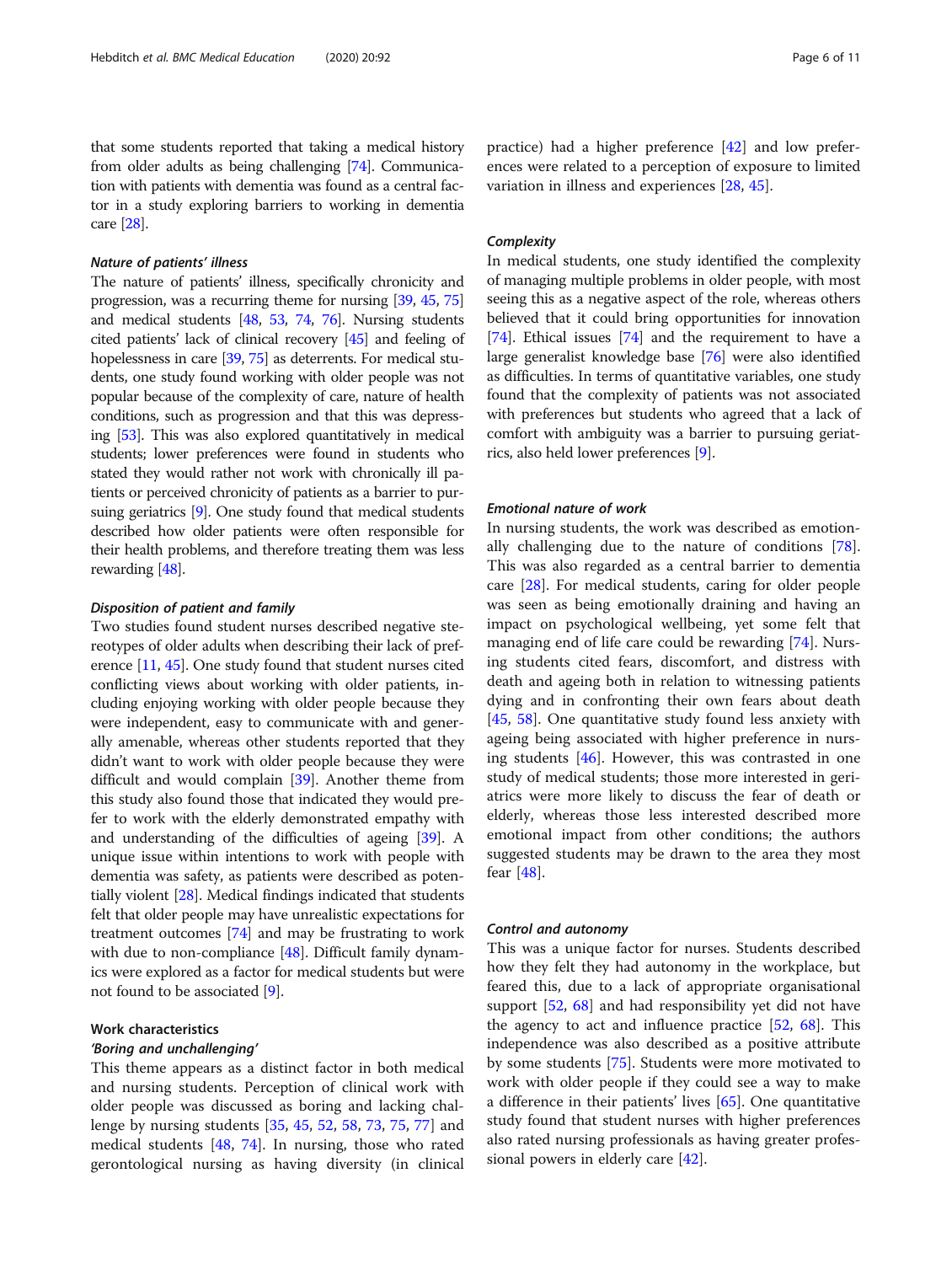# Environment

Nursing students with low preference describe the environment and work-life in negative terms [[35,](#page-9-0) [65\]](#page-9-0), including other staff being unskilled and unmotivated [\[75](#page-10-0)] and lack of financial resources affecting care [[52](#page-9-0)]. Students with more positive preferences reported better working conditions [[42](#page-9-0), [75](#page-10-0)]. Medical students also described a lack of staff and a strained work environment as negatively affecting upon preferences [[76](#page-10-0)].

# The focus of quality of life as a barrier

Student perceptions around the impact they can have on patients and their role as a factor, especially if quality of life, rather than cure is the goal of treatment. One study noted the differences between those with interest in geriatrics and perceptions of the role of doctors; those who hold negative perceptions about geriatrics tending to highlight the frustration of not being able to 'treat' patients, whereas those interested in geriatrics focused on improving patient quality of life and consequent reward from this [[48\]](#page-9-0). Medical students who were more interested in geriatrics were more likely to agree that the focus of patient quality of life (as opposed to cure) was not a barrier to pursuing geriatrics [[9\]](#page-8-0). Nursing students recognised the need for person-centred care but felt they would not be able to work holistically and promote quality of life due to the realities of working practices, particularly for residents in long-term care [\[52](#page-9-0), [65\]](#page-9-0).

# Heavy workload /physicality

The physically demanding nature of the work was a factor for nursing students in older people and dementia including manual handling and workload [\[28](#page-9-0), [77](#page-10-0)].

# Technical procedures

Higher preferences for geriatrics in medical students were associated with less importance of technical procedures [[34](#page-9-0)] however; this was not related in another study [\[9\]](#page-8-0).

# Positives of work

For nursing students, a positive variable was the ability to provide continuity of care [\[67\]](#page-9-0), and this was reflected qualitatively in the theme of 'long term relationships' [[75](#page-10-0)]. For medical students, those interested described positives such as a slower pace with increased and longer-term patient contact [[48](#page-9-0)]. Nursing students described work could be meaningful, enjoyable and rewarding [\[39,](#page-9-0) [75,](#page-10-0) [77\]](#page-10-0). One study described how nursing students felt that preferences would be encouraged by 'developing a value for gerontology' through developing relationships with patients in order to see them as individuals, and appreciating the complexity in aged care [[78\]](#page-10-0).

# Theory of planned behaviour

The theory of planned behaviour (TPB) was used as a theoretical model in four studies of nursing preferences; TPB is a model which seeks to explain influencing factors on behaviour [[79\]](#page-10-0). It suggests that people's behaviour is a rational outcome of considering their ability to perform the behaviour (perceived behavioural control), their beliefs in society and significant others opinions on the behaviour (subjective norms) and individual attitudes to the behaviour. In this reviewed literature, the 'behaviour' is a career working with older adults and 'intention' is the preference for working with older people. The majority of these studies looked at preferences as the primary outcome rather than behaviour. Only a single study looked at actual behaviour, which was associated with preferences [[62\]](#page-9-0). There was support for attitudes (to behaviour), subjective norms and perceived behavioural control as factors associated with preferences [[14](#page-8-0), [31,](#page-9-0) [51](#page-9-0), [62](#page-9-0)].

# **Discussion**

This review has outlined seven categories of potential factors contributing to the preferences of working with older people and provided a comprehensive overview of existing literature for medical and nursing students in this area. This model derived from the literature may have value in understanding healthcare students' career preferences and designing education to promote work with older adults and people with dementia.

# Key findings and implications

#### The role of undergraduate education

Student preferences for working with older people appear to decrease during training. One explanation is that education has a role in shaping perceptions of the field as low status with an emphasis on technical specialities; this socialisation process is seen as a deterrent for aged care [\[11](#page-8-0), [80](#page-10-0)]. This has been referred to as a 'hidden curriculum' [\[81](#page-10-0)]. Key impactful areas during education are clinical placements and educational interventions. The literature suggests these experiences can be key to forming preferences. Nevertheless, the quality of placements, not simply exposure, appears important for promoting professions related to older adults. Examples of quality nursing placement characteristics are found in descriptions of 'enriched environments' [[64](#page-9-0)]. These are identified by delivering a sense of security and belonging for the students at the start of their placement, creating purpose and achievement through learning, and reinforcement of the value and significance of gerontology as a profession [[64](#page-9-0)]. The contribution of mentors was also highlighted [[52](#page-9-0), [66,](#page-9-0) [67\]](#page-9-0). Clinical placements and educational interventions should be reviewed to assess the impact upon preferences towards older people. Knowledge on the mechanisms by which placements can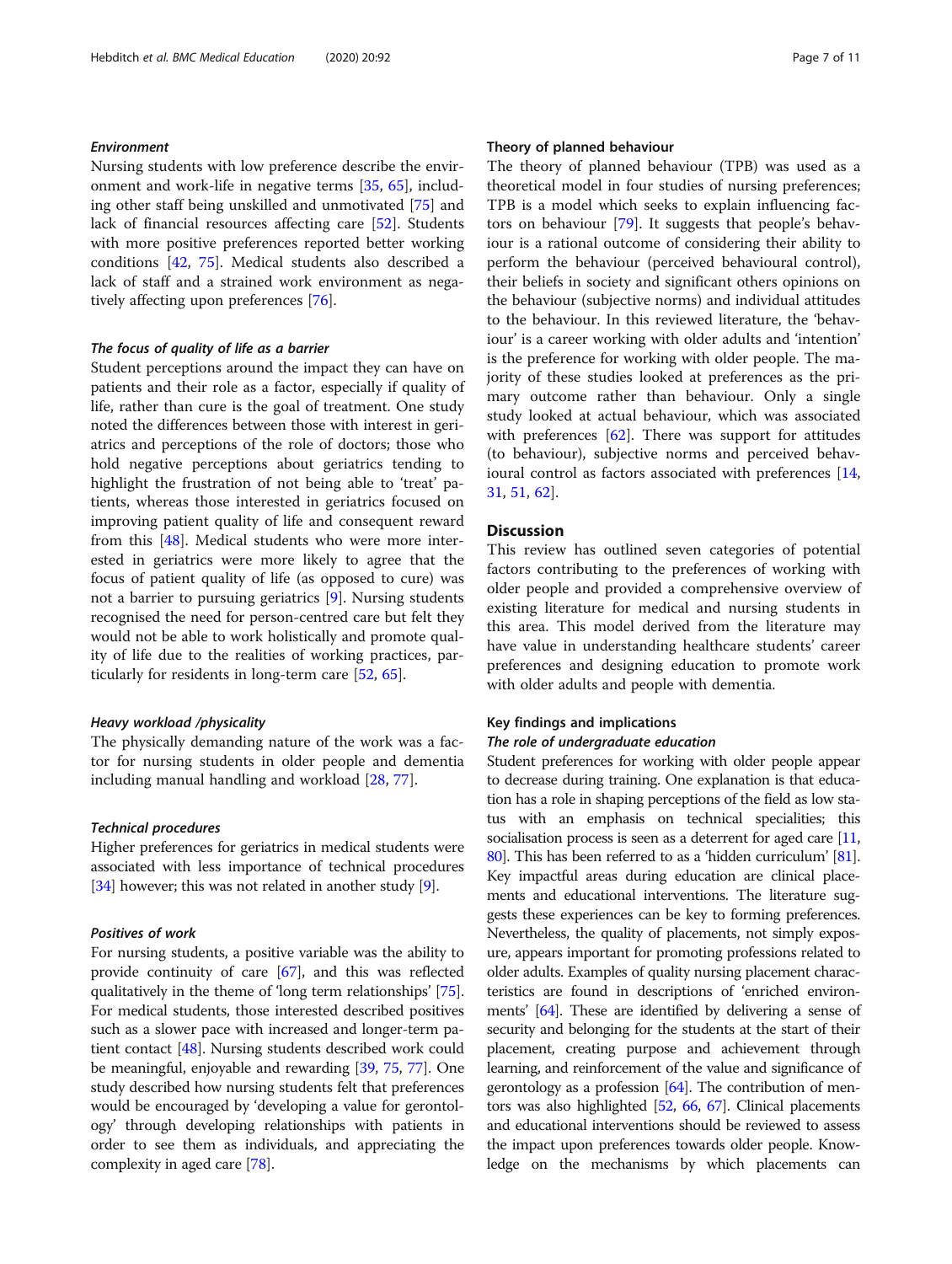influence preferences is limited, but they are suggested to influence via the factors outlined: attitudes; perception of the field; and student preparedness, knowledge and confidence [\[16,](#page-8-0) [64\]](#page-9-0) However, robust evaluations of educational interventions in terms of preferences are lacking.

# Perceived characteristics of work, patients and career

The characteristics of the work, patients and career, identified in the direct context of influencing preferences, provide insight into why students find working with older people unattractive. This includes the perception of the work as 'boring', emotionally challenging, the focus on patient quality of life as opposed to cure as a barrier, the nature of patients' illness, and communication difficulties, as well as perceived negative aspects of older patients' disposition. Together this indicates a perception that working with older people and dementia is less valued and challenging. The implication of this is that these perceived barriers may be reduced through education by: establishing the value and improving the profile of work with older people; including the importance and role of healthcare professionals in enhancing quality of life in chronic conditions; and by targeted skill development in perceived areas of difficulty, such as communication and emotional situations. However, while some of these perceptions can be challenged, we must acknowledge the reality of the environmental aspects and career limitations that students recognise. For example, inadequate older peoples services [\[2](#page-8-0)] and lack of prestige as described by doctors in geriatrics [[82,](#page-10-0) [83](#page-10-0)]. Previous authors have suggested how these perceptions explain the unpopularity despite relative high attitudes to older people [[31](#page-9-0), [73](#page-9-0)]. Therefore, systemic changes are needed in older people's services; however, this could be facilitated by inspiring newly qualified healthcare professionals who are able to drive these changes.

# Preferences for working with people with dementia

There was a paucity of research in relation to dementia; only two studies explored preferences specifically in relation to working with people with dementia. Potential factors included: female gender; older students; characteristics of the work such as communication and emotional challenges; and educational interventions. Of the factors related to older people, those specifically of relevance include the value of work that appears to stem from the negative perception of chronic and progressive illness and the role of healthcare professionals facilitating quality of life rather than cure. This is pertinent to working with people with dementia.

Two studies mentioned dementia in relation to the importance of exposure to healthy adults to reduce stereotypical prejudices and promote working with older people [\[31](#page-9-0), [78\]](#page-10-0). The question is how to reconcile this with the evident need for dementia education. A number of new educational programmes are being developed to meet this need [[84,](#page-10-0) [85\]](#page-10-0). Results suggest the importance of positive clinical experiences and potential for educational interventions to influence preferences positively in dementia-related fields [[70](#page-9-0)]. The implication of these results is that these interventions may offer a way to stimulate interest (both generalist and specialist) but robust evaluations are necessary.

# Medical and nursing students

Similar factors were evidenced by both nursing and medical students, specifically, the perceptions of patients and characteristics of work as well as attitudes. The main divergence around was aspects of career pathways leading to differences. There was also more literature on nursing students with more diversity in the types of nursing preferences explored, this is likely due to the nursing career paths being relatively unstructured comparatively to medicine. The inclusion of both medical and nursing students is a strength of this review as this is a multi-professional issue and allows preferences to be view in this context of both wider policy and education.

# Future work

Significant gaps in research include an exploration of positive factors, longitudinal data, validated preferences measures and clear definitions of preferences. There is also a paucity of robust evaluations of education interventions and understanding of mechanisms of influence. The development of conceptual frameworks would be critical in helping to conceptualise these factors and the relationships between them. One clear area for future research is preferences related to dementia.

# Limitations

Studies were not excluded based on quality, which could have introduced bias into the review [\[25\]](#page-8-0). However, this was an exploratory review looking at possible factors with the aim to be comprehensive. Secondly, we have grouped different types of preferences together, although many studies did not define either what they meant by working with older adults or equate particular settings with working with older adults. Future work should provide definitions, including considering interpretations of student responders. Finally, the analysis was restricted to a narrative synthesis and therefore the magnitude of associations was not examined, giving no indication on the relative weighting of factors. Furthermore, we did not make a distinction between univariate links and multivariate analysis; given that many of the studies explored preferences not as the primary outcome, with multiple correlations being presented, there is the risk of type-1 error. However, this review has three main strengths: a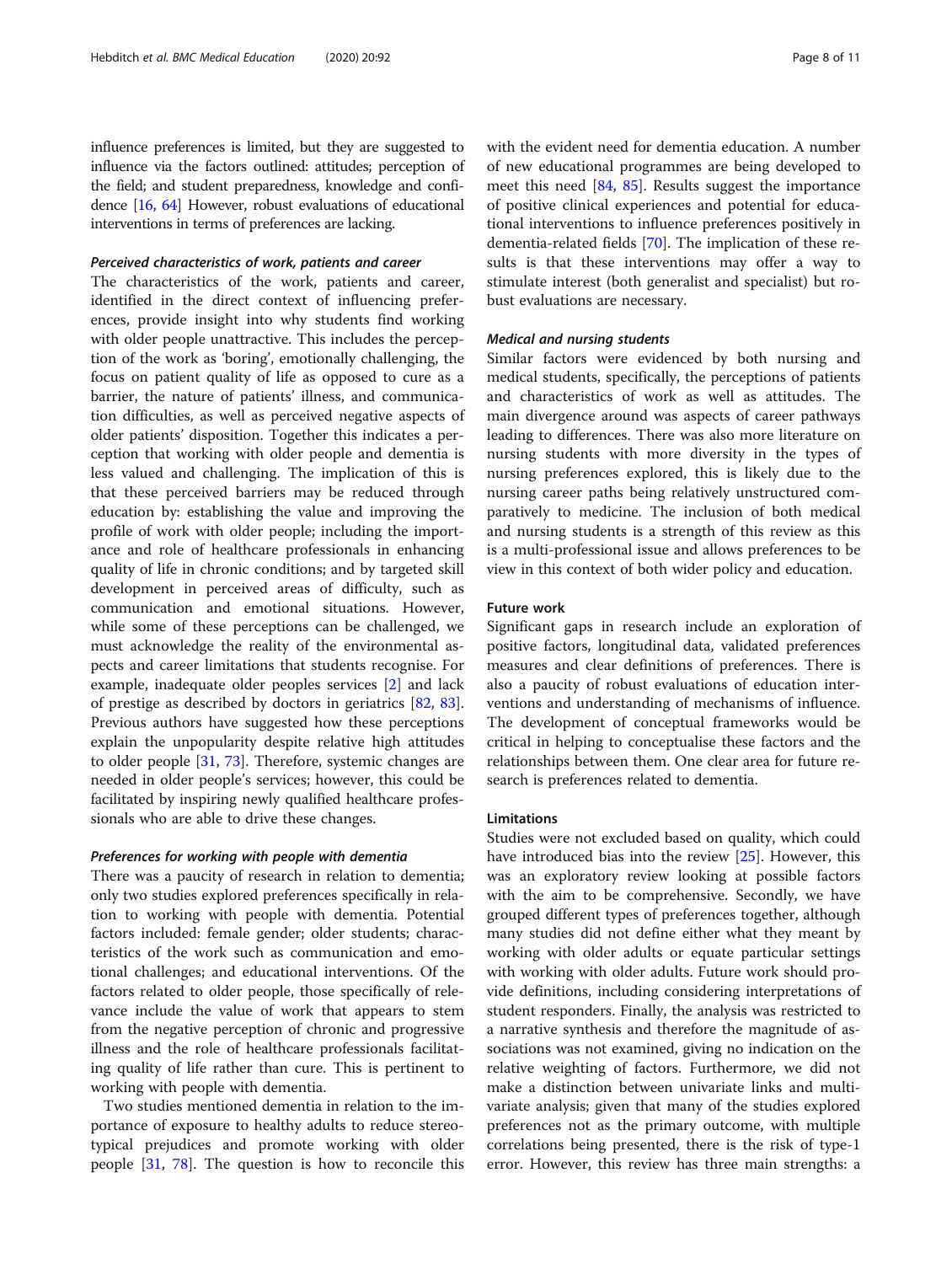<span id="page-8-0"></span>rigorous systematic review methodology; it is novel in its inclusion of medical and nursing students in older adult's preferences; and it is the first to explore preferences for working with people with dementia.

# Conclusion

Seven overall categories of factors were found and provide implications for education to promote working with older people. It was found that while there is a wide and varied literature relating to older adults, understanding of factors associated with working with dementia specifically is limited and is a key area for future research.

#### Supplementary information

Supplementary information accompanies this paper at [https://doi.org/10.](https://doi.org/10.1186/s12909-020-02000-z) [1186/s12909-020-02000-z.](https://doi.org/10.1186/s12909-020-02000-z)

Additional file 1. Example Search. Example search terms: CINAHL 20/ 09/2019.

Additional file 2. Extraction Template. Data extraction form.

Additional file 3. Overview of Studies. Details of each included study.

Additional file 4. Summary of Factors. Overview of the factors resulting from the synthesis and supporting studies.

#### Abbreviations

MMAT: Mixed Methods Appraisal Tool; TPB: Theory of planned behaviour

#### Acknowledgements

We would like to thank Dr. Nicolas Farina, Brighton and Sussex Medical School, for guidance during the review process.

#### Authors' contributions

Conception and design: MH, SD, SB, JW; screening: MH, JS, SD; data abstraction: MH, JS, GS, SD. Data synthesis: MH, SD; manuscript drafting: MH, SD. All authors read and approved the final manuscript.

#### Funding

This research was conducted as part of a PhD studentship part funded by Health Education England, working across Kent, Surrey and Sussex. Health Education England had no role in the design or completion of this study.

#### Availability of data and materials

The datasets supporting the conclusions of this article are included within the article and its additional files.

#### Ethics approval and consent to participate

Not applicable.

#### Consent for publication

Not applicable.

#### Competing interests

The authors declare that they have no competing interests.

# Author details

<sup>1</sup>Centre for Dementia Studies, Brighton & Sussex Medical School, University of Sussex, Falmer BN1 9RY, UK. <sup>2</sup>Department of Medical Education, Brighton and Sussex Medical School, Falmer BN1 9RY, UK. <sup>3</sup>Faculty of Health, University of Plymouth, Devon PL4 8AA, UK.

# Received: 6 December 2019 Accepted: 11 March 2020 Published online: 30 March 2020

#### References

- 1. United Nations. World Population Prospects 2019: The Highlights.: Department of Economic and Social Affairs, Population Division; 2019.
- 2. World Health Organaisation. World report on ageing and health. Luxembourg: World Health Organaisation; 2015.
- 3. Banerjee S. Multimorbidity--older adults need health care that can count past one. Lancet (London, England). 2015;385(9968):587–9.
- 4. Barnett K, Mercer SW, Norbury M, Watt G, Wyke S, Guthrie B. Epidemiology of multimorbidity and implications for health care, research, and medical education: a cross-sectional study. Lancet. 2012;380(9836):37–43.
- 5. Fisher JM, Garside M, Hunt K, Lo N. Geriatric medicine workforce planning: a giant geriatric problem or has the tide turned? Clin Med (London, England). 2014;14(2):102–6.
- 6. Institute of Medicine. Retooling for an aging America: Building the health care workforce. Washington, DC: National Academies Press; 2008.
- 7. Oakley R, Pattinson J, Goldberg S, Daunt L, Samra R, Masud T, et al. Equipping tomorrow's doctors for the patients of today. Age Ageing. 2014; 43:442–7.
- 8. Hayes LJ, Orchard CA, Hall LM, Nincic V, O'Brien-Pallas L, Andrews G. Career intentions of nursing students and new nurse graduates: a review of the literature. Int J Nurs Educ Scholarsh. 2006;3(1):0–15.
- 9. Diachun LL, Hillier LM, Stolee P. Interest in geriatric medicine in Canada: how can we secure a next generation of geriatricians? J Am Geriatr Soc. 2006;54(3):512–9.
- 10. King BJ, Roberts TJ, Bowers BJ. Nursing student attitudes toward and preferences for working with older adults. Gerontol Geriatr Educ. 2013;34(3): 272–91.
- 11. Stevens JA. Student nurses' career preferences for working with older people: a replicated longitudinal survey. Int J Nurs Stud. 2011;48(8):944–51.
- 12. McCann TV, Clark E, Lu S. Bachelor of nursing students career choices: a three-year longitudinal study. Nurse Educ Today. 2010;30(1):31–6.
- 13. Voogt SJ, Mickus M, Santiago O, Herman SE. Attitudes, experiences, and interest in geriatrics of first-year allopathic and osteopathic medical students. J Am Geriatr Soc. 2008;56(2):339–44.
- 14. Ben Natan M, Danino S, Freundlich N, Barda A, Yosef RM. Intention of nursing students to work in geriatrics. Res Gerontol Nurs. 2015;8(3):140–7.
- 15. Goldacre MJ, Laxton L, Lambert TW. Medical graduates' early career choices of specialty and their eventual specialty destinations: UK prospective cohort studies. BMJ. 2010;341:c3199.
- 16. Garbrah W, Valimaki T, Palovaara M, Kankkunen P. Nursing curriculums may hinder a career in gerontological nursing: An integrative review. Int J Older People Nurs. 2017;12(3):e12152.
- 17. Neville CPRNF, Dickie RRNBNM, Goetz SRNMM. What's stopping a career in Gerontological nursing?: literature review. J Gerontol Nurs. 2014;40(1):18–27 quiz 8-9.
- 18. Sizer SM, Burton RL, Harris A. The influence of theory and practice on perceptions about caring for ill older people a literature review. Nurse Educ Pract. 2016;19:41–7.
- 19. Meiboom AA, de Vries H, Hertogh CM, Scheele F. Why medical students do not choose a career in geriatrics: a systematic review. BMC Med Educ. 2015; 15:101.
- 20. World Health Organization. Global action plan on the public health response to dementia 2017–2025. Geneva, Switzerland: World Health Organization; 2017.
- 21. Department of Health. Prime Minister Challenge on Dementia 2015-2020. London: Department of Health; 2015.
- 22. Bhatt J, Comas Herrera A, Amico F, Farina N, Gaber S, Knapp M, et al. The World Alzheimer Report 2019: Attitudes to dementia. 2019.
- 23. Liberati A, Altman DG, Tetzlaff J, Mulrow C, Gøtzsche PC, Ioannidis JPA, et al. The PRISMA statement for reporting systematic reviews and meta-analyses of studies that evaluate healthcare interventions: explanation and elaboration. BMJ. 2009;339:b2700.
- 24. Chien PFW, Khan KS, Siassakos D. Registration of systematic reviews: PROSPERO. BJOG Int J Obstet Gynaecol. 2012;119(8):903–5.
- 25. Hong QN, Pluye P, Fàbregues S, Bartlett G, Boardman F, Cargo M, et al. Mixed methods appraisal tool (MMAT), version 2018. Industry Canada: Registration of Copyright (#1148552), Canadian Intellectual Property Office; 2018.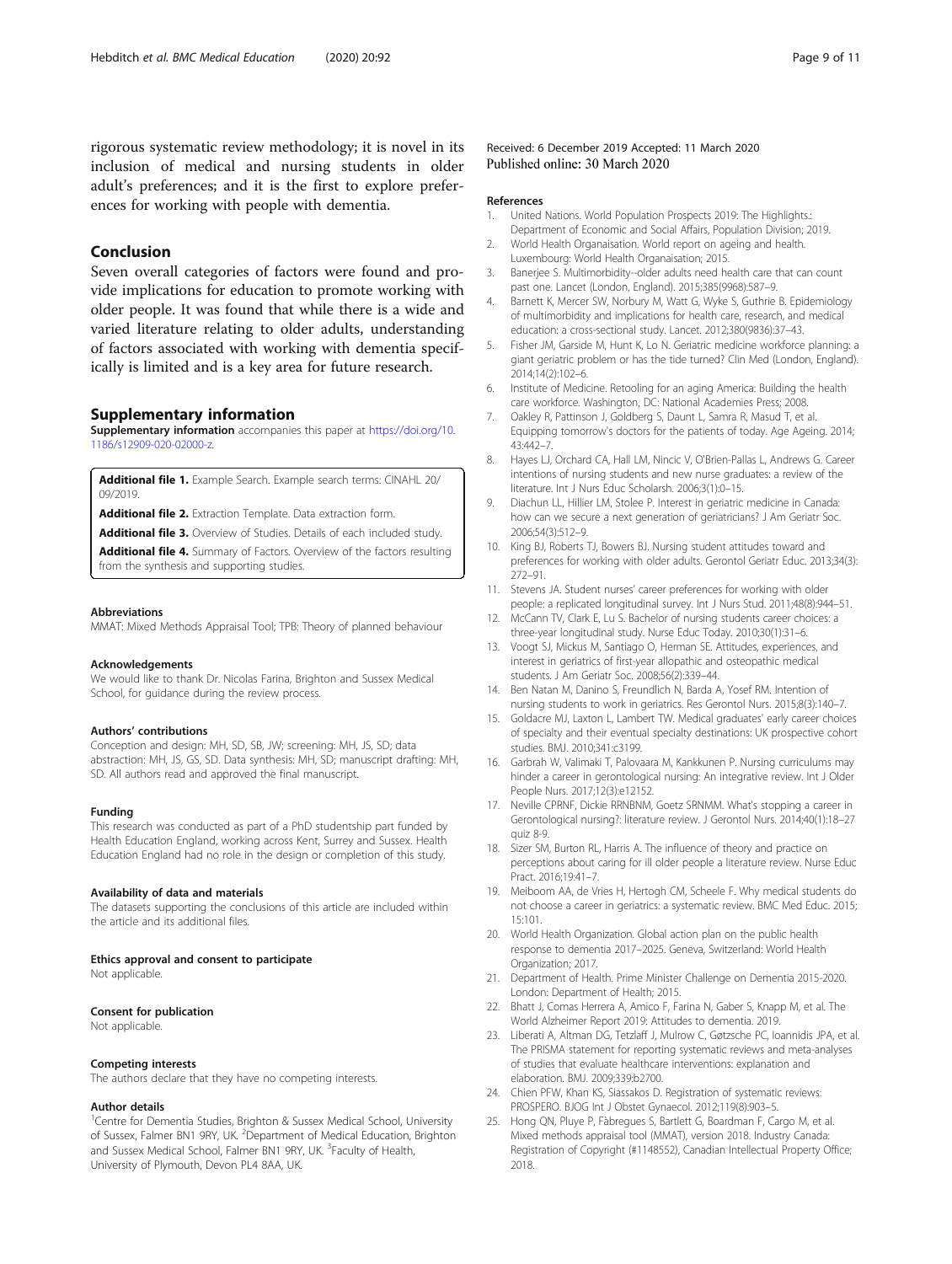- <span id="page-9-0"></span>26. Hong QN, Pluye P, Bujold M, Wassef M. Convergent and sequential synthesis designs: implications for conducting and reporting systematic reviews of qualitative and quantitative evidence. Syst Rev. 2017;6(1):61.
- 27. Popay J, Roberts H, Sowden A, Petticrew M, Arai L, Rodgers M, et al. Guidance on the conduct of narrative synthesis in systematic reviews. A Product from the ESRC Methods Programme 2006.
- 28. McKenzie EL, Brown PM. Nursing students' intentions to work in dementia care: influence of age, ageism, and perceived barriers. Educ Gerontol. 2014; 40(8):618–33.
- 29. Stevens J, Crouch M. Frankenstein's nurse! What are schools of nursing creating? Collegian. 1998;5(1):10–5.
- 30. Koskinen S. Nursing students and older people nursing. Towards a future career; 2016.
- 31. Che CC, Chong MC, Hairi NN. What influences student nurses' intention to work with older people? A cross-sectional study. Int J Nurs Stud. 2018;85: 61–7.
- 32. Boyle V, Shulruf B, Poole P. Influence of gender and other factors on medical student specialty interest. N Z Med J. 2014;127(1402):78–87.
- 33. Chua MP, Tan CH, Merchant R, Soiza RL. Attitudes of first-year medical students in Singapore towards older people and willingness to consider a career in geriatric medicine. Ann Acad Med Singap. 2008;37(11):947–51.
- 34. Ní Chróinín D, Cronin E, Cullen W, O'Shea D, Steele M, Bury G, et al. Would you be a geriatrician? Student career preferences and attitudes to a career in geriatric medicine. Age Ageing. 2013;42(5):654–7.
- 35. Shen J, Xiao LD. Factors affecting nursing students' intention to work with older people in China. Nurse Educ Today. 2012;32(3):219–23.
- 36. Lee ACK, Wong AKP, Loh EKY. Score in the Palmore's aging quiz, knowledge of community resources and working preferences of undergraduate nursing students toward the elderly in Hong Kong. Nurse Educ Today. 2006;26(4): 269–76.
- 37. Zisberg APRN, Topaz MMARN, Band-Wintershtein TP. Cultural- and educational-level differences in students knowledge, attitudes, and preferences for working with older adults: an Israeli perspective. J Transcult Nurs. 2015;26(2):193.
- 38. Xiao LD, Shen J, Paterson J. Cross-cultural comparison of attitudes and preferences for Care of the Elderly among Australian and Chinese Nursing Students. J Transcult Nurs. 2013;24(4):408–16.
- 39. Zakari NMA. Attitudes toward the elderly and knowledge of aging as correlates to the willingness and intention to work with elderly among Saudi nursing students; 2005;Ph.D. p. 236.
- 40. Alsenany S. An exploration of the attitudes, knowledge, willingness and future intentions to work with older people among Saudi nursing students in baccalaureate nursing schools in Saudi Arabia; 2010.
- 41. Chi MJ, Shyu ML, Wang SY, Chuang HC, Chuang YH. Nursing students' willingness to care for older adults in Taiwan. J Nurs Scholarsh. 2016;48(2): 172–8.
- 42. Haron Y, Levy S, Albagli M, Rotstein R, Riba S. Why do nursing students not want to work in geriatric care? A national questionnaire survey. Int J Nurs Stud. 2013;50(11):1558–65.
- 43. Diachun LL, Dumbrell AC, Byrne K, Esbaugh J. But does it stick? Evaluating the durability of improved knowledge following an undergraduate experiential geriatrics learning session. J Am Geriatr Soc. 2006;54(4):696–701.
- 44. Gould ON, MacLennan A, Dupuis-Blanchard S. Career preferences of nursing students. Can J Aging. 2012;31(4):471–82.
- 45. Happell B, Brooker J. Who will look after my grandmother? Attitudes of student nurses toward the care of older adults. J Gerontol Nurs. 2001;27(12):12–7.
- 46. Cheng M, Cheng C, Tian Y, Fan X. Student nurses' motivation to choose gerontological nursing as a career in China: a survey study. Nurse Educ Today. 2015;35(7):843–8.
- 47. Fitzgerald JT, Wray LA, Halter JB, Williams BC, Supiano MA. Relating medical Students' knowledge, attitudes, and experience to an interest in geriatric medicine. The Gerontologist. 2003;43(6):849–55.
- 48. Schigelone AS, Ingersoll-Dayton B. Some of my best friends are old: a qualitative exploration of medical Students' interest in geriatrics. Educ Gerontol. 2004;30(8):643–61.
- 49. Zhang S, Liu Y-H, Zhang H-F, Meng L-N, Liu P-X. Determinants of undergraduate nursing students' care willingness towards the elderly in China: Attitudes, gratitude and knowledge. Nurse Educ Today. 2016;43:28–33.
- 50. Briscoe VJ. The effects of gerontology nursing teaching methods on nursing student knowledge, attitudes, and desire to work with older adult clients; 2004;Ph.D. p. 127.
- 51. de Guzman AB, Jimenez BCB, Jocson KP, Junio AR, Junio DE, Jurado JBN, et al. Filipino nursing Students' behavioral intentions toward geriatric care: a structural equation model (SEM). Educ Gerontol. 2013;39(3):138–54.
- 52. Fagerberg I, Winblad B, Ekman SL. Influencing aspects in nursing education on Swedish nursing students' choices of first work area as graduated nurses. J Nurs Educ. 2000;39(5):211–8.
- 53. Curran MA, Black M, Depp CA, Iglewicz A, Reichstadt J, Palinkas L, et al. Perceived barriers and facilitators for an academic career in geriatrics: medical students' perspectives. Acad Psychiatry. 2015;39(3):253–8.
- 54. Ayoğlu FN, Kulakçı H, Ayyıldız TK, Aslan GK, Veren F. Attitudes of Turkish nursing and medical students toward elderly people. J Transcult Nurs. 2014; 25(3):241–8.
- 55. Darling R, Sendir M, Atav S, Buyukyilmaz F. Undergraduate nursing students and the elderly: an assessment of attitudes in a Turkish university. Gerontol Geriatri Educ. 2018;39(3):283–94.
- 56. Hweidi IM, Al-Obeisat SM. Jordanian nursing students' attitudes toward the elderly. Nurse Educ Today. 2006;26(1):23–30.
- 57. Rathnayake S, Athukorala Y, Siop S. Attitudes toward and willingness to work with older people among undergraduate nursing students in a public university in Sri Lanka: a cross sectional study. Nurse Educ Today. 2016;36: 439–44.
- 58. Henderson J, Xiao L, Siegloff L, Kelton M, Paterson J. Older people have lived their lives': first year nursing students' attitudes towards older people. Contemp Nurse. 2008;30(1):32–45.
- 59. Lu W-H, Hoffman KG, Hosokawa MC, Gray MP, Zweig SC. First year medical students' knowledge, attitudes, and interest in geriatric medicine. Educ Gerontol. 2010;36(8):687–701.
- 60. Pan IJ, Edwards H, Chang A. Taiwanese nursing Students' attitudes toward older people. J Gerontol Nurs. 2009;35(11):50–5.
- 61. Hughes NJ, Soiza RL, Chua M, Hoyle GE, MacDonald A, Primrose WR, et al. Medical student attitudes toward older people and willingness to consider a career in geriatric medicine. J Am Geriatr Soc. 2008;56(2):334–8.
- 62. Dunkle SE, Hyde RS. Predictors and subsequent decisions of physical therapy and nursing students to work with geriatric clients: an application of the theory of reasoned action. Phys Ther. 1995;75(7):614–20.
- 63. Robbins TD, Crocker-Buque T, Forrester-Paton C, Cantlay A, Gladman JRF, Gordon AL. Geriatrics is rewarding but lacks earning potential and prestige: responses from the national medical student survey of attitudes to and perceptions of geriatric medicine. Age Ageing. 2011;40(3):405–8.
- 64. Brown J, Nolan M, Davies S, Nolan J, Keady J. Transforming students' views of gerontological nursing: realising the potential of 'enriched' environments of learning and care: a multi-method longitudinal study. Int J Nurs Stud. 2008;45(8):1214–32.
- 65. Gates K, Santos EJ, Nguyen M, Granovskaya I, Servidio A, Turzanski M. Gerontology education initiatives in the health sciences: seeking advice from students in focus group conversations. Perspectives. 2009;33(3):6–13.
- 66. Carlson E, Idvall E. Who wants to work with older people? Swedish student nurses' willingness to work in elderly care--a questionnaire study. Nurse Educ Today. 2015;35(7):849–53.
- 67. Lea E, Mason R, Eccleston C, Robinson A. Aspects of nursing student placements associated with perceived likelihood of working in residential aged care. J Clin Nurs. 2016;25(5–6):715–24.
- 68. Abbey J, Abbey B, Bridges P, Elder R, Lemcke P, Liddle J, et al. Clinical placements in residential aged care facilities: the impact on nursing students' perception of aged care and the effect on career plans. Aust J Adv Nurs. 2006;23(4):14–9.
- 69. Duggan S, Mitchell EA, Moore KD. 'With a bit of tweaking.We could be great'. An exploratory study of the perceptions of students on working with older people in a preregistration BSc (Hons) nursing course. Int J Older People Nursing. 2013;8(3):207–15.
- 70. Jefferson AL, Cantwell NG, Byerly LK, Morhardt D. Medical student education program in Alzheimer's disease: the PAIRS program. BMC Med Educ. 2012;12:80.
- 71. Koehler AR, Davies S, Smith LR, Hooks T, Schanke H, Loeffler A, et al. Impact of a stand-alone course in gerontological nursing on undergraduate nursing students' perceptions of working with older adults: a quasiexperimental study. Nurse Educ Today. 2016;46:17–23.
- 72. Fox SD, Wold JE. Baccalaureate student gerontological nursing experiences: raising consciousness levels and affecting attitudes. J Nurs Educ. 1996;35(8):348–55.
- 73. Herdman E. Challenging the discourses of nursing ageism. Int J Nurs Stud. 2002;39(1):105–14.